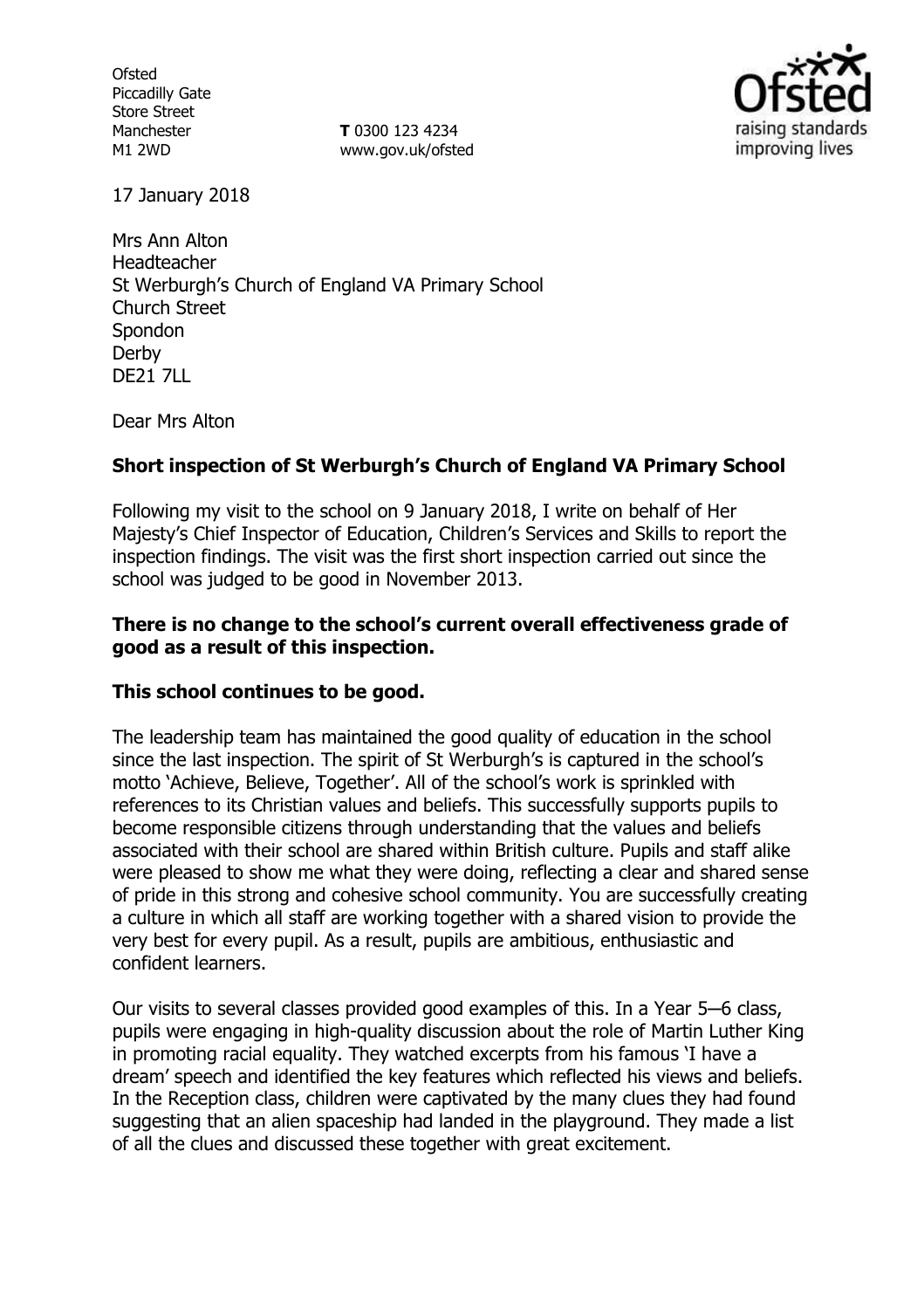

You, and other senior leaders, consistently communicate a clear vision. You are committed to continued improvement in order to build on the school's success. For example, you immediately identified what needed to be done to make sure that the school addressed a fall in standards in mathematics at the end of Year 6 in 2016. This had a positive effect on pupils' achievement at the end of Year 6 in 2017. You are ambitious for the school and know the school well. You have successfully addressed the areas for improvement from the last inspection. You were able to explain clearly to me the many strengths of the school, as well as the areas that still need to be developed. You and other senior leaders have evaluated the school accurately and have the capacity to make improvements successfully.

Pupils are proud ambassadors for their school. Their thoughtfulness, care and respect for one another are impressive, particularly when adults are not directly supervising them. In the playground at break- and lunchtimes, pupils' behaviour is calm and considerate. In lessons, pupils sustain good concentration and try hard with their work. Their notable conduct reflects the school's strong Christian ethos and effective strategies to promote high standards of behaviour.

All parents whom I spoke with said that their child is happy at school and they would recommend the school to other parents. They are extremely positive about the support that their children receive and the progress they are making. They hold you in high regard and praised the approachability and dedication of staff. Inspection evidence supports these positive views of the school.

### **Safeguarding is effective.**

A strong culture of safeguarding is at the heart of the school's work. The single central record indicates that all required checks are made to ensure that staff and volunteers are suitable to work with children. You ensure that staff receive the required training, including training relating to protecting pupils from extremism and radicalisation. Your persistent yet thoughtful and considered work with outside agencies ensures that pupils and their families receive exactly the right support they need. All staff are highly vigilant. They are aware of the actions they need to take if they think that a child protection issue has arisen.

Pupils whom I spoke with said that they feel safe in all parts of the school. Pupils behave extremely well in lessons and around the school. They are respectful towards adults and cooperate with each other well. Pupils are alert to the dangers of using the internet and social media. Parents express high levels of confidence in the school. They told me that you do everything possible to ensure that their children are safe, happy and well.

Pupils' attendance is above the national average. You take swift action to follow up any concerns and work effectively with external agencies and families to bring about rapid improvements.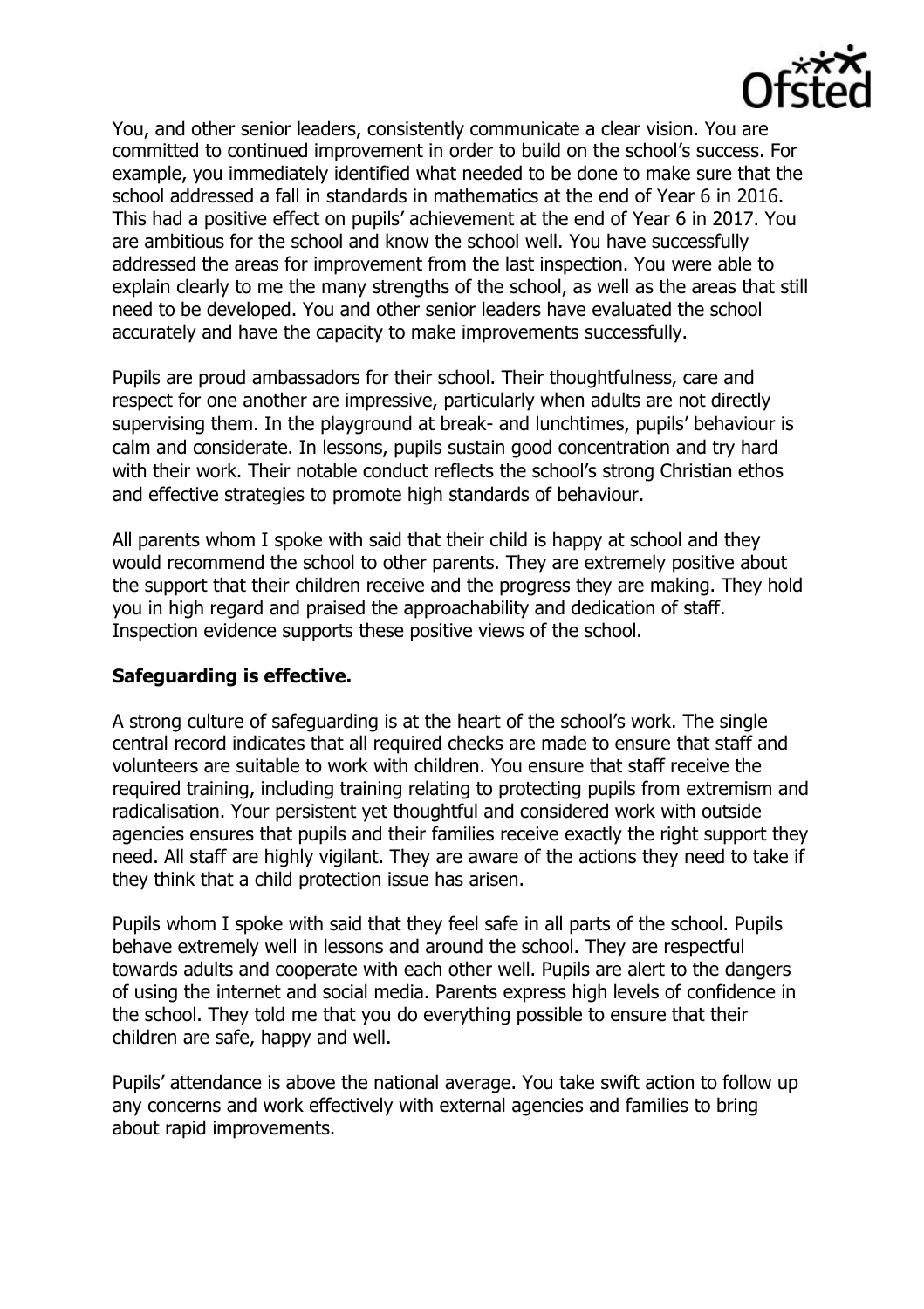

# **Inspection findings**

- You are providing excellent leadership through establishing an ethos of high expectations. Your vision is clearly understood by staff, pupils, parents and governors. As a result, pupils make good progress, behave well and thoroughly enjoy learning together.
- Governors are providing a strong strategic direction for the school. They know the school well and take their roles and responsibilities seriously. They are uncompromising in their determination to ensure that the school provides a good education. As a result, pupils achieve well academically and personally.
- **Pupils excel in writing. Writing is embedded throughout the curriculum, and** pupils display high levels of confidence in writing for a variety of purposes. Pupils' work shows that they are provided with a good range of stimuli for writing. They use their technical skills of spelling, grammar and punctuation correctly and know how to apply the features of good writing across different genres. Pupils' handwriting and presentation are neat and of a high standard.
- Teaching is successful in helping pupils to develop a love of reading. Reading has a high profile around the school. Pupils enjoy many opportunities to become familiar with different types of texts. Pupils are enthusiastic about learning phonics. They use their phonic knowledge well to read new words. However, you and your leaders recognise that there is still more work to be done to ensure that progress in reading matches the well-above-average progress in writing by the end of key stage 2. You have rightly identified the need to improve pupils' skills of inference and deduction at key stage 2.
- There is a strong emphasis on providing a rich, active and creative curriculum, which is finely balanced with striving for academic excellence. For example, pupils are enthusiastic about participating in a wide range of sports, and the school enjoys many successes in county league tournaments. However, you have rightly identified that some subjects are not as well developed as you would like them to be. This is a priority for improvement this year. Your actions to develop subject leaders will help to drive this improvement. We agreed that, as the curriculum develops, more could be done to challenge pupils in subjects other than English and mathematics.
- Pupils' cultural development is enhanced through the school's link with Sukantanager School in India. Your visit in 2017 had a significant impact on pupils. For example, pupils told me that they understand that food, water and essential clothing are not always available for the children living in the slums of Calcutta. Pupils are excited about your return visit in a few weeks' time. They are keen to find out how the funds they have raised have been used to improve life for pupils in Sukantanager School. This link is successfully broadening pupils' horizons and preparing them well for life in modern Britain.
- **Pupils enjoy meaningful opportunities to contribute to the life of the school.** Pupils who are elected to the council take their responsibilities seriously. They have recently begun producing 'St Werburgh's Voice'. Pupils told me that this